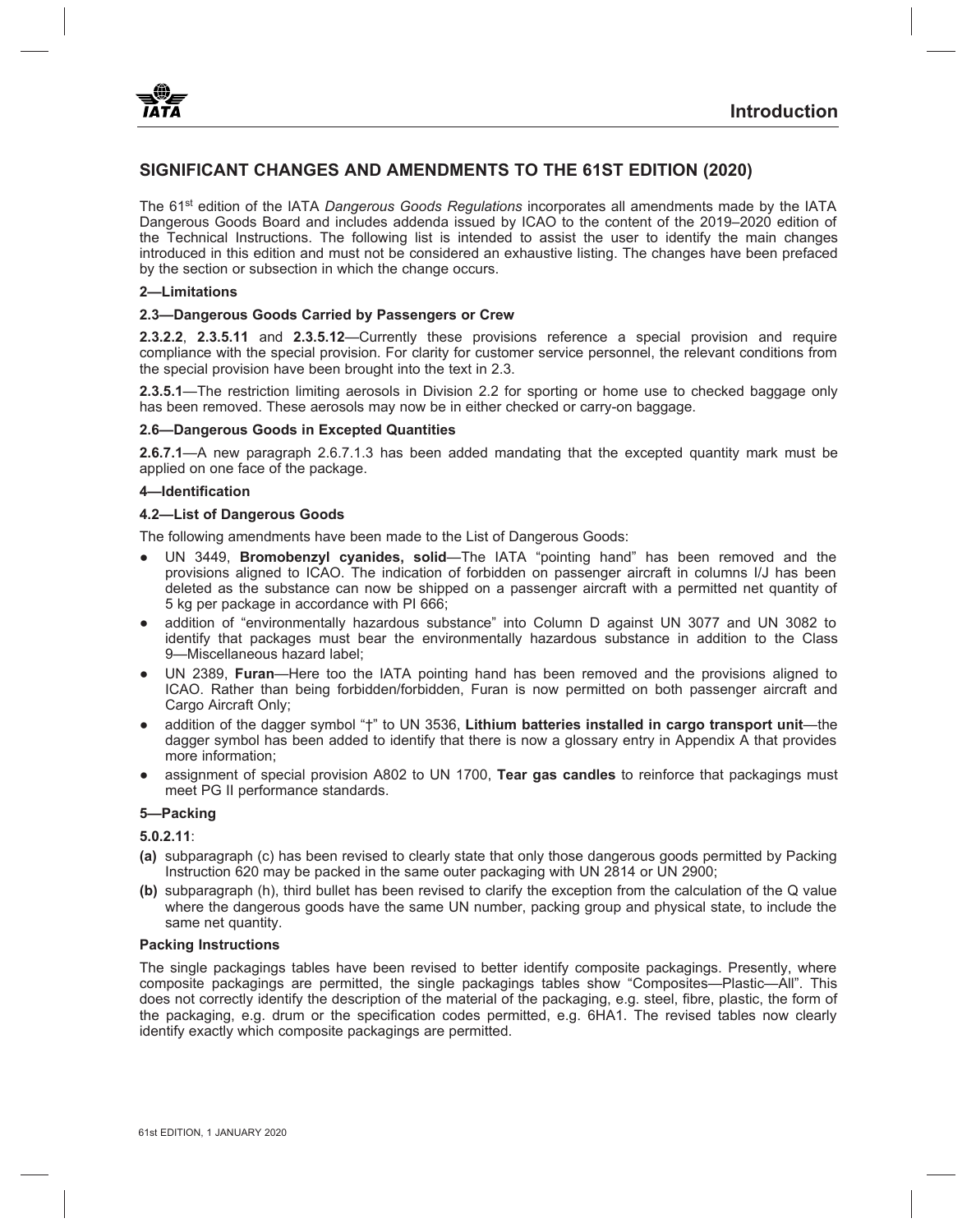**PI 650**—Has been revised to identify that the number of packages shown on the air waybill does not need to be added to the information on the UN number and proper shipping name when these are the only packages in the consignment. The text that describes the allowance for small quantities of substances in Classes 3, 8 or 9 to be in the primary receptacle has been revised to clarify that these substances must be permitted to be shipped as excepted quantities, not that they must meet the requirements for excepted quantities.

**PI 960** and **PI Y960**—Text has been added into the combination packagings table that clarifies that the net quantity limits per inner packaging only apply where the inner packagings contain dangerous goods, and that the total net quantity of dangerous goods per kit must not exceed 1 L or 1 kg.

**PI 968** to **PI 970**—The term "aggregate lithium content" has been applied to lithium metal batteries to align to the terminology used in the UN Manual of Tests and Criteria.

# **7—Marking & Labelling**

**7.1.3.1**—Has been revised to specify that the limited quantity mark, environmentally hazardous substances mark and lithium battery mark, when required, must be applied on one face of the package. Where the marks are applied by means of a label, the label must not be folded or applied such that it appears on different faces of the package.

**7.2.4.5**—A sentence has been added to the provisions for the "Keep Away From Heat" label to identify that the label should be affixed on the same surface of the package near the hazard label(s).

# **8—Documentation**

**8.1.6.9.2, Step 6**—Consistent with the change to the format of information for composite packagings in the single packagings tables in the packing instructions, and additional example of the description of the type of packagings has been added for a composite packaging.

**Appendix A**—There are a number of changes and additions to the defined terms in the glossary. These include addition of a definition of "aggregate lithium content", revision to the definition of fissile material to become "fissile nuclides" and a new defintion for "lithium batteries installed in cargo transport unit".

**Appendix D**—Contact details for competent authorities have been updated.

**Appendix E**—Changes have been made to the list of UN Specification Packaging Suppliers (E.1) and the Package Testing Facilities (E.2).

**Appendix F**—The list of Sales Agents (F.2), IATA Accredited Training Schools (F.3—F.5) and IATA Authorised Training Centres (F.6) have been revised.

**Appendix H**—The guidance material on development and implementation of competency-based training for dangerous goods has been extensively revised based on engagement with, and input from regulatory authorities, training providers and member airlines. All the draft provisions for Subsection 1.5 have been moved to Appendix I—Impending Changes, see below.

**Appendix I**—A new appendix has been added to this edition of the DGR to provide the detail of the changes that will come into effect as of 1 January 2021 based on the adoption of the changes arising from the 21<sup>st</sup> revised edition of the UN Model Regulations as well as the changes that have been agreed to date by the ICAO Dangerous Goods Panel for inclusion into the 2021–2022 edition of the Technical Instructions. These changes include:

- Adoption of provisions that will deregulate data loggers and cargo tracking devices powered by lithium batteries when these data loggers or cargo tracking devices are attached to or placed in packages, overpacks or unit load devices and the data loggers or cargo tracking devices are in use, or intended for use during transport.
- The changes proposed to Subsection 1.5—Dangerous Goods Training to reflect the implementation of competency-based training for dangerous goods.
- Updates to the provisions for infectious substances to include general information on Category A medical wastes.
- Updates to the list of dangerous goods, which includes four new UN numbers, three for explosives, UN 0511 to UN 0513 and UN 3549 for Category A medical waste. UN 2216 **Fish meal, stabilized** has been revised from Forbidden/Forbidden to being permitted on both passenger aircraft and Cargo Aircraft Only.
- A number of new and modified special provisions.